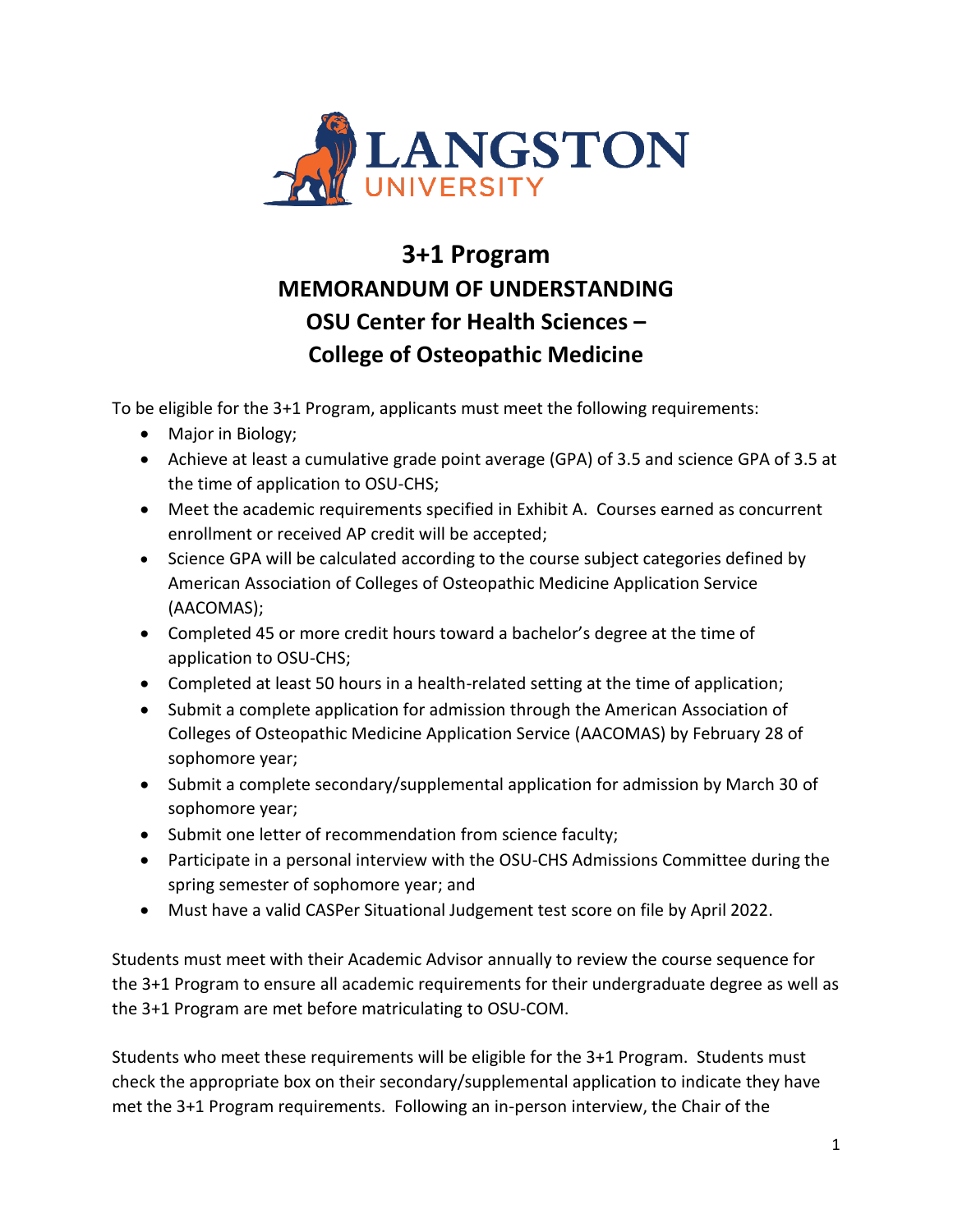Admissions Committee will notify applicants of the Admissions Committee's decision by May 15, 2022. The applicant will either be granted provisional early acceptance into the 3+1 Program or be invited to apply for admission in a later application cycle as a traditional applicant.

Students who are provisionally accepted into the 3+1 Program must fulfill the following requirements to maintain their acceptance:

- Maintain an overall grade point average (GPA) of at least 3.5 and a science GPA of at least a 3.5. GPA will be calculated at the time of application and before matriculation to OSU-CHS;
- Submit a qualifying score of at least a 492 on the Medical College Admission Test (MCAT) by April of their junior year;
- Complete all remaining undergraduate coursework required for the approved 3+1 degree plan during their junior year and submit a letter of good standing from Langston University indicating that the student has met all academic requirements outlined in Exhibit A; and
- OSU-COM may revoke admissions to the 3+1 Program to any student with student violations or conduct issues.

The Associate Professor of Biology and Department Chair will:

- Coordinate with the LU Academic Advisor to verify the student's progress towards the 3+1 degree plan requirements;
- Determine if the student is on track at the beginning and end of each semester to meet academic requirements;
- Consult with the Director of Student Conduct over the same time frame to be advised of any outstanding student violations or conduct issues; and
- Provide documentation of student's academic records and conduct to OSU-CHS by the end of the spring semester of their junior year.

Prior to enrolling in courses for the second year of medical school, 3+1 Program students must:

• Apply for graduation to Langston University by November 1 to be included in the spring commencement ceremony as a summer graduate. Student will not officially graduate in May until degree is conferred in the summer but can participate in ceremony.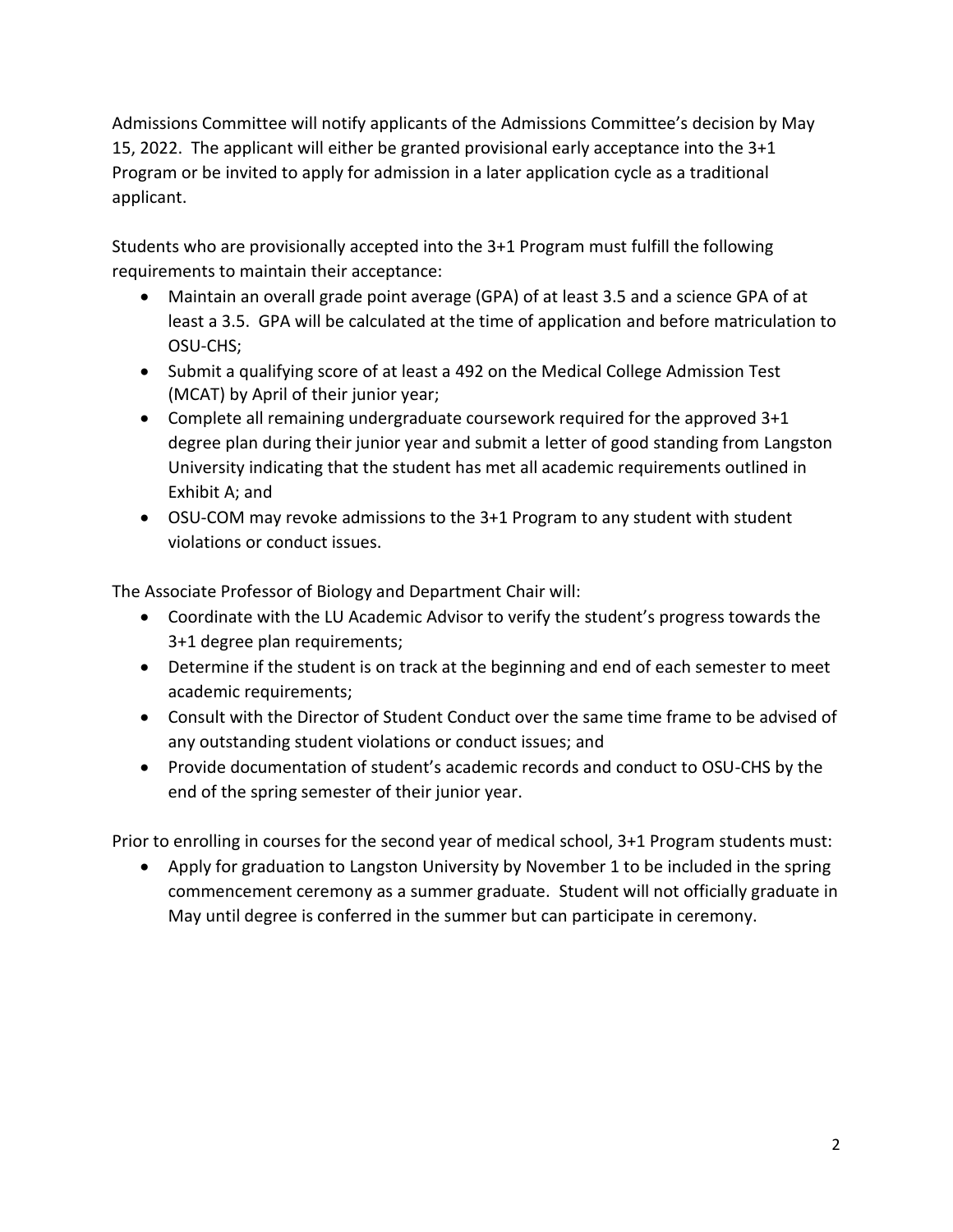## *Exhibit A: Academic Requirements*

To qualify for the 3+1 Program, Oklahoma State University - Center for Health Sciences (OSU-CHS) and Langston University agree that applicants must complete the following academic requirements for program consideration.

| <b>FRESHMAN YEAR</b> |    |                              |                 |    |                               |  |  |  |
|----------------------|----|------------------------------|-----------------|----|-------------------------------|--|--|--|
| Fall semester        |    |                              | Spring semester |    |                               |  |  |  |
| <b>NB 1114</b>       | 4  | Natural Science Biology I    | <b>NB1124</b>   | 4  | Natural Science Biology II    |  |  |  |
| CH 1315              | 5  | Chemistry I                  | CH 1515         | 5  | Chemistry II                  |  |  |  |
| EG 1113              | 3  | <b>English Composition I</b> | EG 1213         | 3  | <b>English Composition II</b> |  |  |  |
| CS 1103              | 3  | Intro to Info Processing     | PS 1113         | 3  | <b>US Government</b>          |  |  |  |
| PY 1011              |    | Personal/Social Development  |                 |    |                               |  |  |  |
|                      | 16 | <b>Total Hours</b>           |                 | 15 | <b>Total hours</b>            |  |  |  |

| <b>SOPHOMORE YEAR</b> |    |                             |                 |    |                             |  |  |  |  |
|-----------------------|----|-----------------------------|-----------------|----|-----------------------------|--|--|--|--|
| Fall semester         |    |                             | Spring semester |    |                             |  |  |  |  |
| MT 1513               | 3  | College Algebra             | MT 1613         | 3  | Trigonometry                |  |  |  |  |
| CH 3315               | 5  | <b>Organic Chemistry I</b>  | PH 1125         | 5  | Physics II                  |  |  |  |  |
| EG 2033               | 3  | <b>Advanced Composition</b> | CH 3325         | 5  | <b>Organic Chemistry II</b> |  |  |  |  |
| PH 1115               | 5  | <b>Physics I</b>            | BI 3014         | 4  | Microbiology                |  |  |  |  |
|                       | 16 | <b>Total Hours</b>          |                 | 17 | <b>Total Hours</b>          |  |  |  |  |

| <b>JUNIOR YEAR</b> |    |                    |                 |    |                              |  |  |  |
|--------------------|----|--------------------|-----------------|----|------------------------------|--|--|--|
| Fall semester      |    |                    | Spring semester |    |                              |  |  |  |
| HU 2103            | 3  | Humanities         | MT 2413         | 3  | <b>Elementary Statistics</b> |  |  |  |
| MT 2145            | 5  | Calculus I         | BI 2134         | 4  | <b>Botany</b>                |  |  |  |
| BI 2114            | 4  | Zoology            | <b>BI3144</b>   | 4  | Ecology                      |  |  |  |
| BI 3234            | 4  | Cell Biology       | HT 1483         | 3  | US History 1492-1865         |  |  |  |
|                    |    |                    | SP 2713         | 3  | Introduction to Speech       |  |  |  |
|                    | 16 | <b>Total Hours</b> |                 | 17 | <b>Total Hours</b>           |  |  |  |

## **28 hours at OSU-COM**

**First Year** 

Fall Semester

PCME 8115 Clinical Anatomy (5) **(BI 3104 Anatomy**)

PCME 8914 Medical Science Foundations (4) **(BI 4214 Human Physiology)**

PCME 8762 Foundations in Medical Biochemistry (2) **(BI 4514 Biochemistry)**

PCME 8771 Foundations in Medical Pharmacology (1)